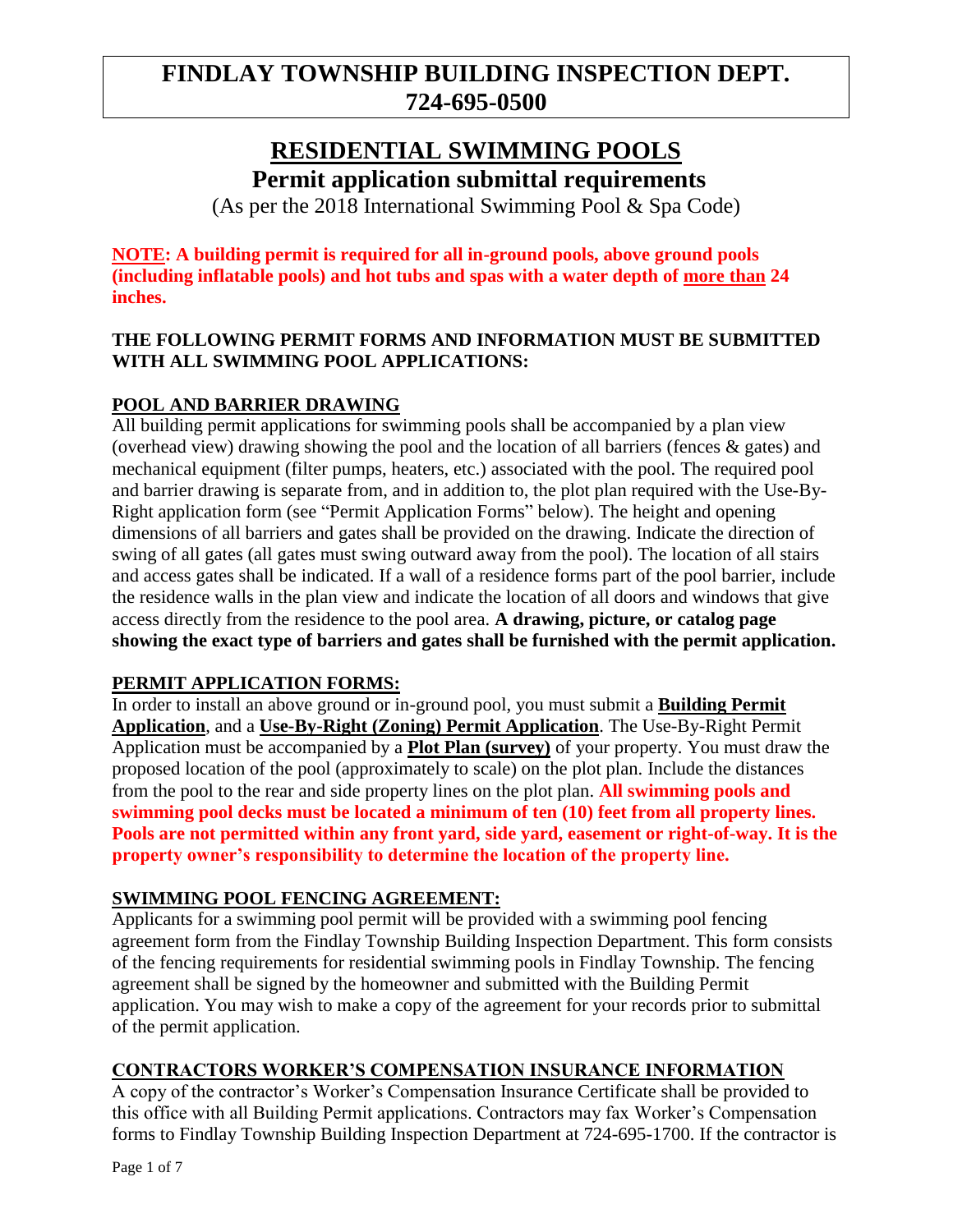a sole proprietor or the homeowner is performing the work, a Workers Compensation Insurance coverage exemption form must be completed and submitted with the building permit application. Workers Compensation Insurance coverage exemption forms may be obtained from the Findlay Township Building Inspection Department.

#### **PERMIT FEES:**

**Above ground pool**- **\$4.50** (PA Uniform Construction Code Fee only) **In ground pool =**  $$59.50$  ( $$30.00$  for bldg. Permit  $+$   $$25.00$  for Use-By-Right  $+$   $$4.50$  UCC Fee) **\*\*See Page 3 if a deck is to be installed around the pool**

### **GENERAL SWIMMING POOL BARRIER REQUIREMENTS (The following is a summary of the 2018 ISPSC barrier & gate requirements.)**

### **FENCES/BARRIERS**

- 1. The height of the fence must be at least 4 feet (measured from the adjacent ground level, within 3 feet (3') to the top of fence on the side that faces away from the pool).
- 2. Ground clearance between the bottom of the fence and the finished ground level shall not exceed 2 inches on surfaces that are not solid and 4" on solid surfaces.
- 3. **The size of the openings permitted in the fence depends on how the fence is constructed (please read carefully)**
	- Where the fence is composed of horizontal and vertical members and the distance between the tops of the horizontal members is less than 45 inches, the horizontal members shall be located on the swimming pool side of the fence. Spacing between vertical members shall not exceed 1  $\frac{3}{4}$  inches.
	- Where the fence is composed of horizontal and vertical members and the distance between the tops of the horizontal members is 45 inches or more, spacing between the vertical members shall not exceed 4 inches.

### **WALL OF DWELLING USED AS PART OF BARRIER**

A dwelling unit wall that serves as part of a barrier shall comply with the following:

- 1. Operable windows with a sill height of less than 48" above the indoor finished floor and doors with direct access to the pool through the dwelling unit wall shall be equipped with an alarm which produces an audible warning when the door, window or their screens are opened.
- 2. The alarm shall be listed in accordance with UL 2017.

#### **GATES**

- 1. Gates must swing outward away from the pool and be self-closing and self-latching.
- 2. The height of the gate must be at least 4 feet (measured from the ground level or walking surface adjacent to the gate on the side that faces away from the pool).
- 3. Ground clearance between the bottom of the gate and the finished ground level or walking surface shall not exceed 2 inches.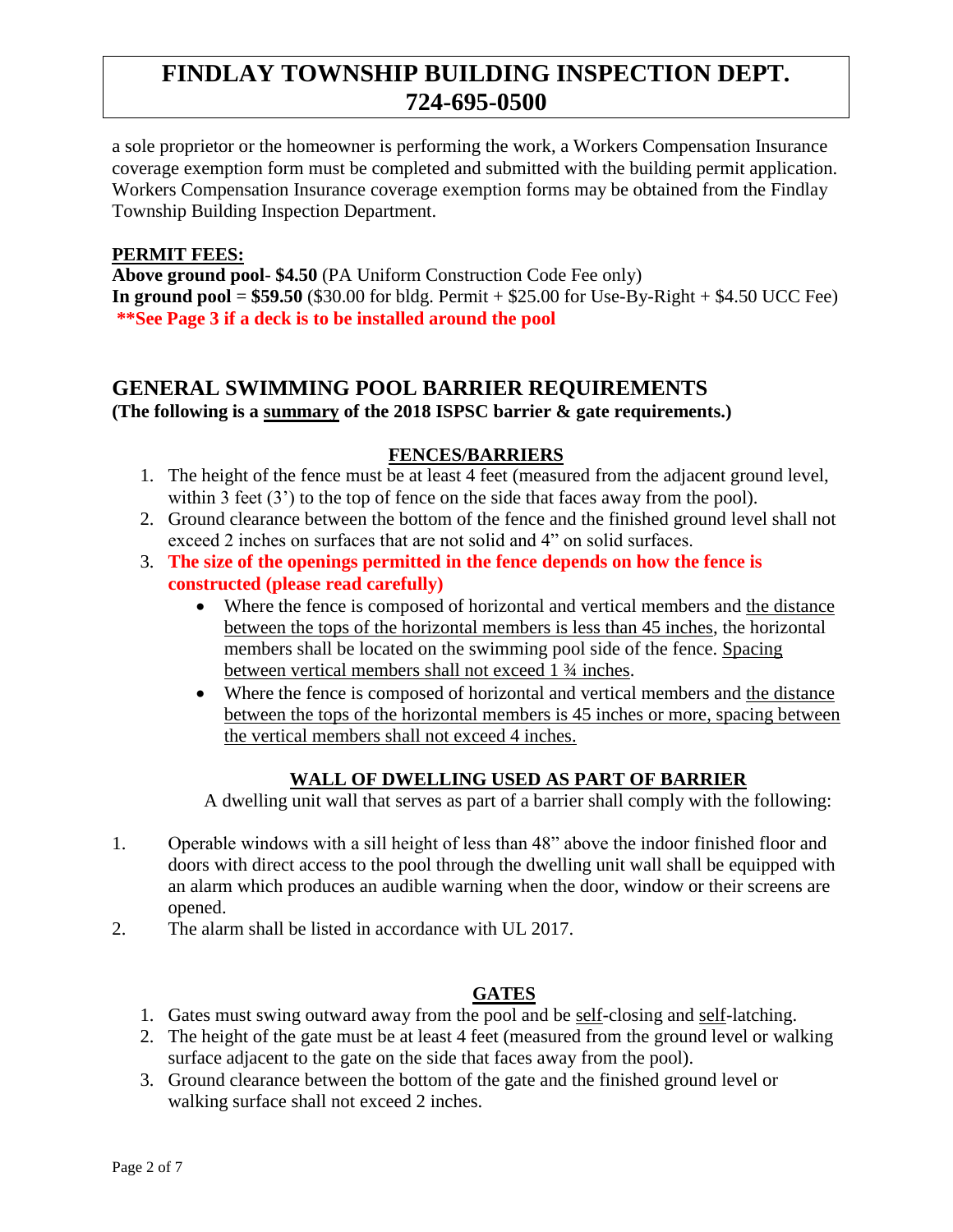- 4. Permitted opening sizes in gates: **The size of the openings in the gate depends on where the latch mechanism is mounted on the gate (please read carefully).**
	- If the latch is mounted on the outside of the gate (away from the pool), the release mechanism must be located at least 54 inches above the adjacent ground or walking surface on the outside of the gate and the spaces in the gate shall not exceed 4 inches.
	- If the latch is mounted on the inside of the gate (towards the pool), the release mechanism must be at least 3 inches below the top of the (minimum 4 ft. high) gate and the gate and the fence within 18 inches of the release mechanism shall have no opening greater than **½ (one-half) inch.**
- 5. Gates shall not swing over stairs leading to the pool. A landing must be provided at the top of stairs equal to the gate width plus 18" in the direction of travel.

## **DECKS FOR ABOVE GROUND POOLS**

**A Building Permit is required for all decks. Above ground pools and pool decks may be included on the same permit application. If you are planning to build a deck for an above ground pool, this must be indicated on your permit applications. Permit submittal requirements for decks are available from the Findlay Township Building Inspection Department.** 

## **REQUIRED POOL INSPECTIONS**:

When your pool permit application has been approved, you will receive a Building Permit placard with the required inspections listed on the back of the placard. **Electrical inspections for all pools shall be performed by a third party electrical inspection agency that is registered with the PA Dept. Of Labor & Industry.** All other inspections will be performed by the Findlay Township Building Inspection Department. The required pool inspections are as follows:

Electrical Inspections

- 1. Bonding Inspection. Bonding inspection shall be performed prior to pouring concrete to verify all metal parts of the pool are bonded (connected together). This includes reinforcing bars in concrete pool walls, bottom and deck; diving boards, ladders, handrails, fixtures for pool lights, electrical conduits and metal fences.
- 2. Final Electrical Inspection (Required for both above-ground and In-ground pools).

### Building Inspections

- 1. Gas line (if applicable)- after pipe is in place and prior to backfill (all pools)
- 2. Final Inspection (all pools). Includes inspection of barriers and gates and all mechanical equipment. (Call for final Bldg. Inspection after Final Electrical Insp. Is passed)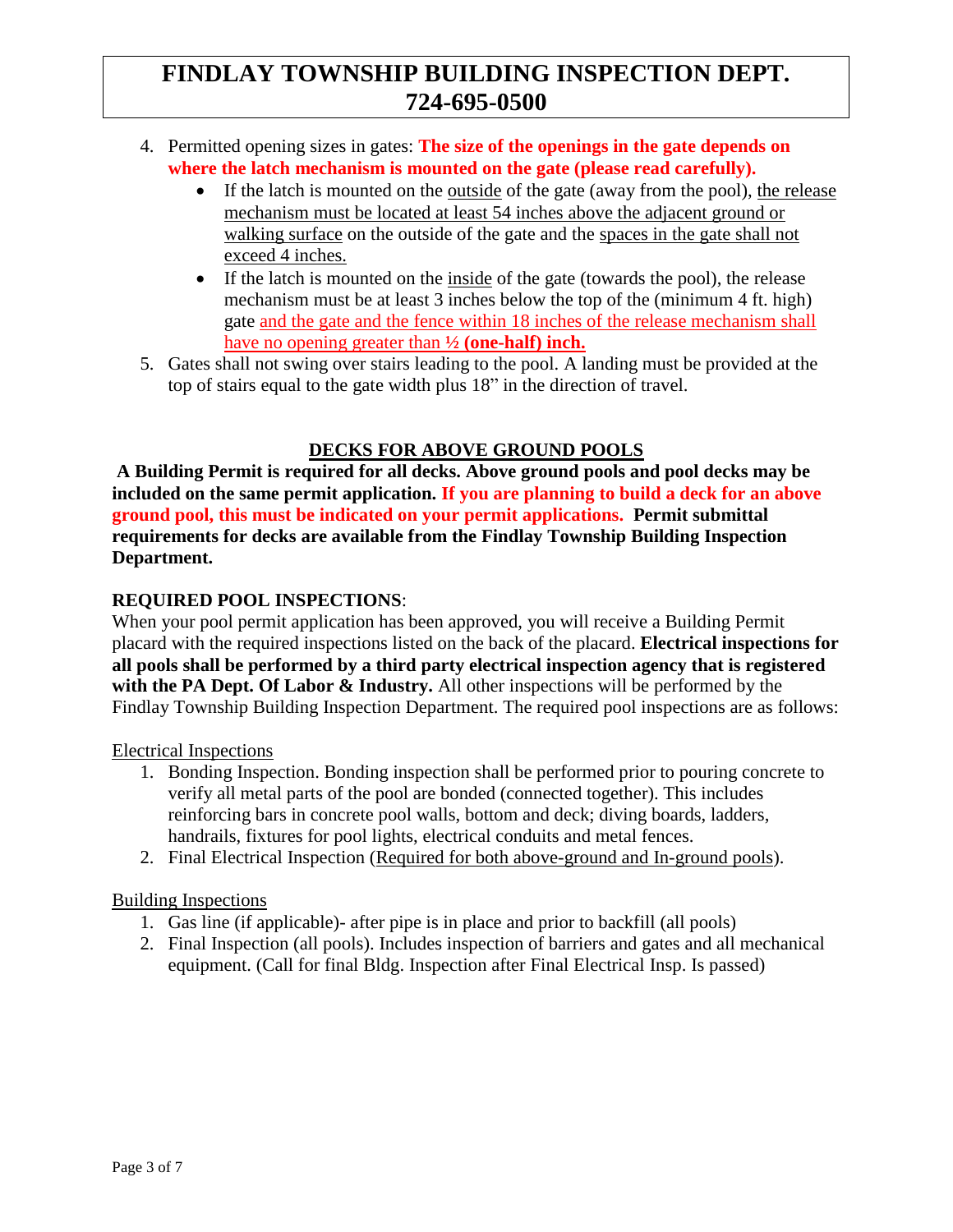## SWIMMING POOL GATES AND GATE LATCHES (PLEASE READ CAREFULLY)

- **1. Gates shall open outward away from the pool.**
- **2. Gates shall be (at least) 48 inches high measured from the walking surface on the side of the gate facing away from the pool. A landing is required at the top of stairs at least 36" in the direction of travel.**
- **3. Gates are to be self-latching and self-closing (they shall swing shut and latch on their own)**.
- **4. The release mechanism for the latch shall (EITHER): A. Be located on the pool side (inside) of the gate at least 3 inches below the gate top and there shall be no openings greater than ½ inch within 18 inches of the mechanism (OR)**

**B. The release mechanism may be on the outside of the gate if it is mounted at least 54 inches above the bottom of the gate.** 

### **ACCESS GATE RELEASE MECHANISM HEIGHT REQUIREMENT FOR LATCHES MOUNTED ON OUTSIDE OF GATE**

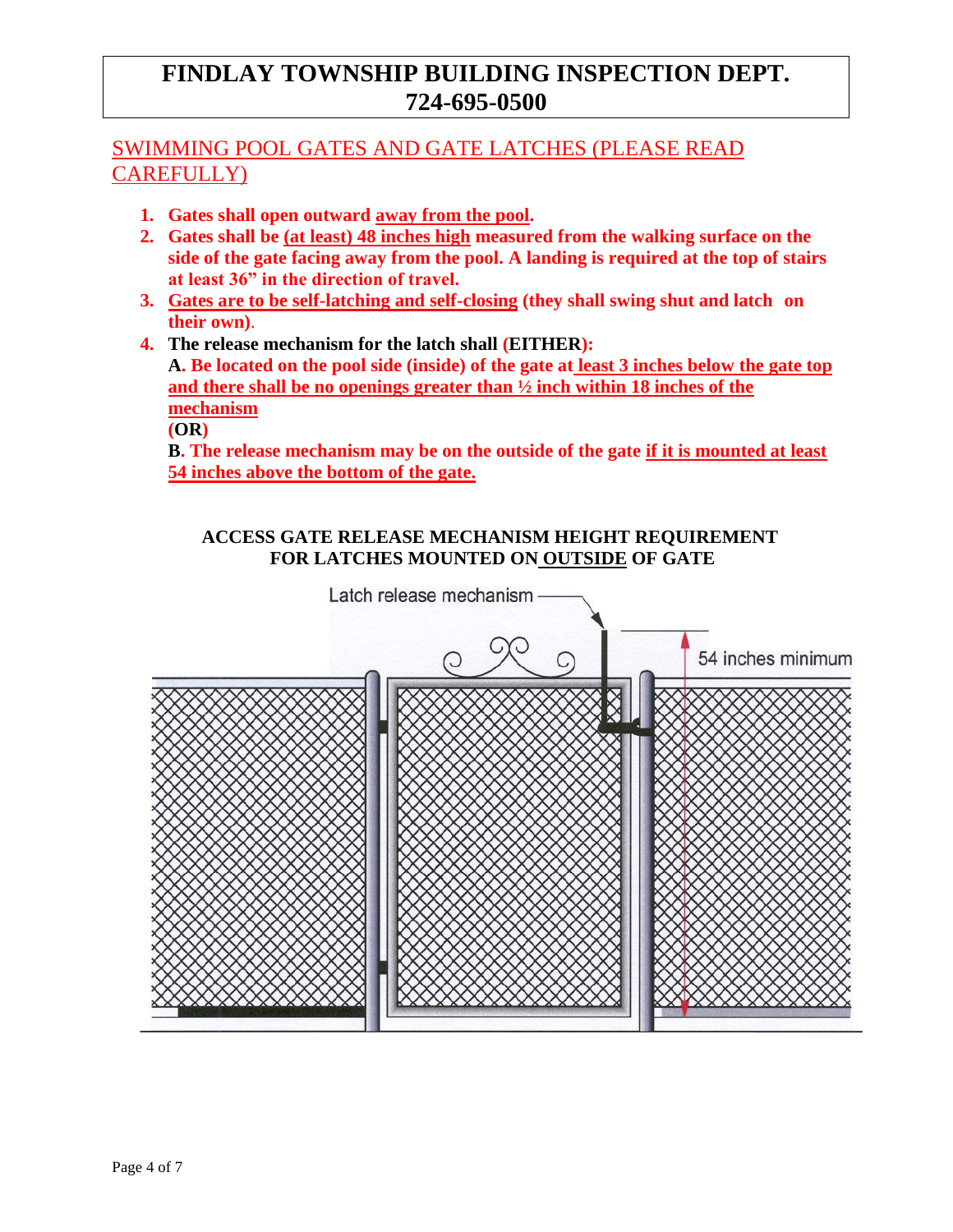### **ACCESS GATE RELEASE MECHANISM HEIGHT REQUIREMENT AND BARRIER OPENING LIMITATIONS FOR LATCHES MOUNTED ON INSIDE OF GATE**

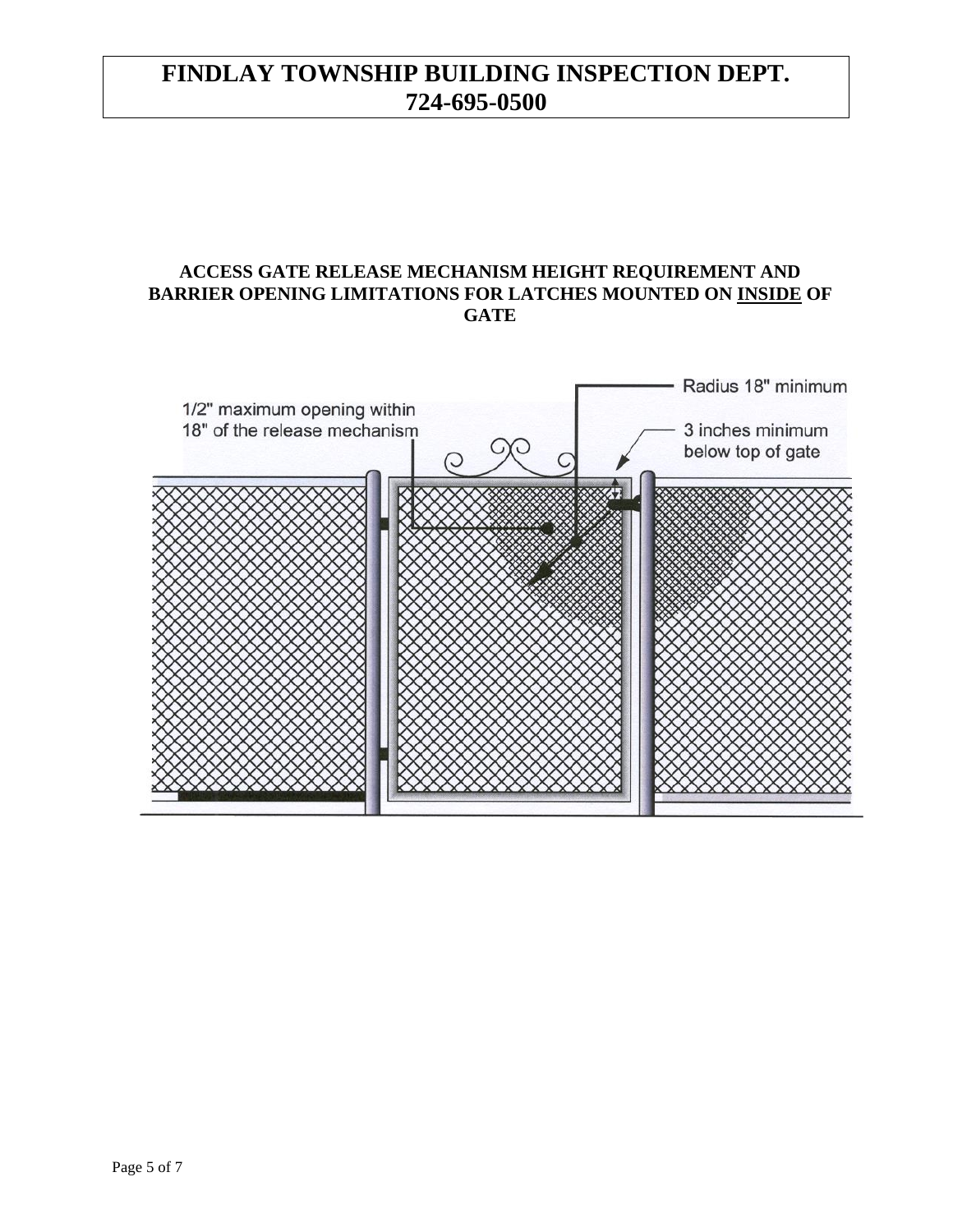## FENCING AGREEMENT FOR A SWIMMING POOL PERMIT

To property owners of \_

#### (Address)

Following are the barrier requirements for Private swimming pools. By signing this form, you are confirming that you have read these requirements and will comply with them.

#### Common to all fences

- 1. A continuous fence will enclose the pool. The fence shall be at least 48 inches high above the ground measured on the side of the fence facing away from the pool. The walls of a building on the property may serve as fencing.
- 2. There will be no more than 2 inches of space between the bottom of the fence and the ground.
- 3. Fences, whether solid or with openings, shall not contain indentations, openings or protrusions which would provide foot and hand holds for climbing.
- 4. No fence shall be located so as to cause permanent structure or equipment to be used to climb the fence.
- 5. Openings in the fence shall never exceed 1 ¾ and/or 4 inches (see next section).

#### Fences other than Chain Link, Wire or lattice (TYPICAL WOOD CONST.)

Fences made up of horizontal and vertical members shall have the following design:

- **1. Fences that have horizontal members with the tops of the members less than 45 inches apart shall have such members on the pool side of the fence and the spacing between the vertical members shall not exceed 1 ¾ inches in width.**
- **2. Fences that have horizontal members with the tops of the members 45 inches or more apart shall have the vertical members spaced so that a 4 inch sphere will not fit through the spaces (the spaces must be less than four inches).**

#### Chain Link and Wire Fences

Standard chain link and wire fences have openings that are too large to meet the requirements and, thus, allow for toe holds that permit climbing. A chain link or wire fence must, therefore, have slats fastened at top or bottom woven through the fence to reduce the openings to no more than 1  $\frac{3}{4}$  inches.

### GATES AND GATE LATCHES (PLEASE READ CAREFULLY)

**1. Gates shall open outward away from the pool.**

**2. Gates shall be shall be (at least) 48 inches high measured from the walking surface on the side of the gate facing away from the pool**

**3. Gates are to be self-latching and self-closing (they shall swing shut and latch on their own)**.

**4. The release mechanism for the latch shall be located on the pool side (inside) of the gate at least 3 inches below the gate top and there shall be no openings greater than ½ inch within 18 inches of the** 

**mechanism** 

**(OR),**

**The release mechanism may be on the outside of the gate if it is mounted at least 54 inches above the bottom of the gate.** 

#### Lattice Fences

Lattice fences shall have openings no greater than 1 ¾ inches.

#### Walls of Structures Used as Fencing

When walls and windows of your house or accessory buildings are used as fencing for the pool, ALARMS are required on all doors and windows in those walls that lead into the pool area when there is no approved fence between the door and the pool.

The alarms shall:

- 1. Produce an audible warning when the door or its screen door is opened.
- 2. Sound continuously for at least 30 seconds immediately after the door is opened.
- 3. Have at least a sound pressure reading of 85 dBA at 10 feet and the sound will not be able to be confused with other alarm sounds in the house.